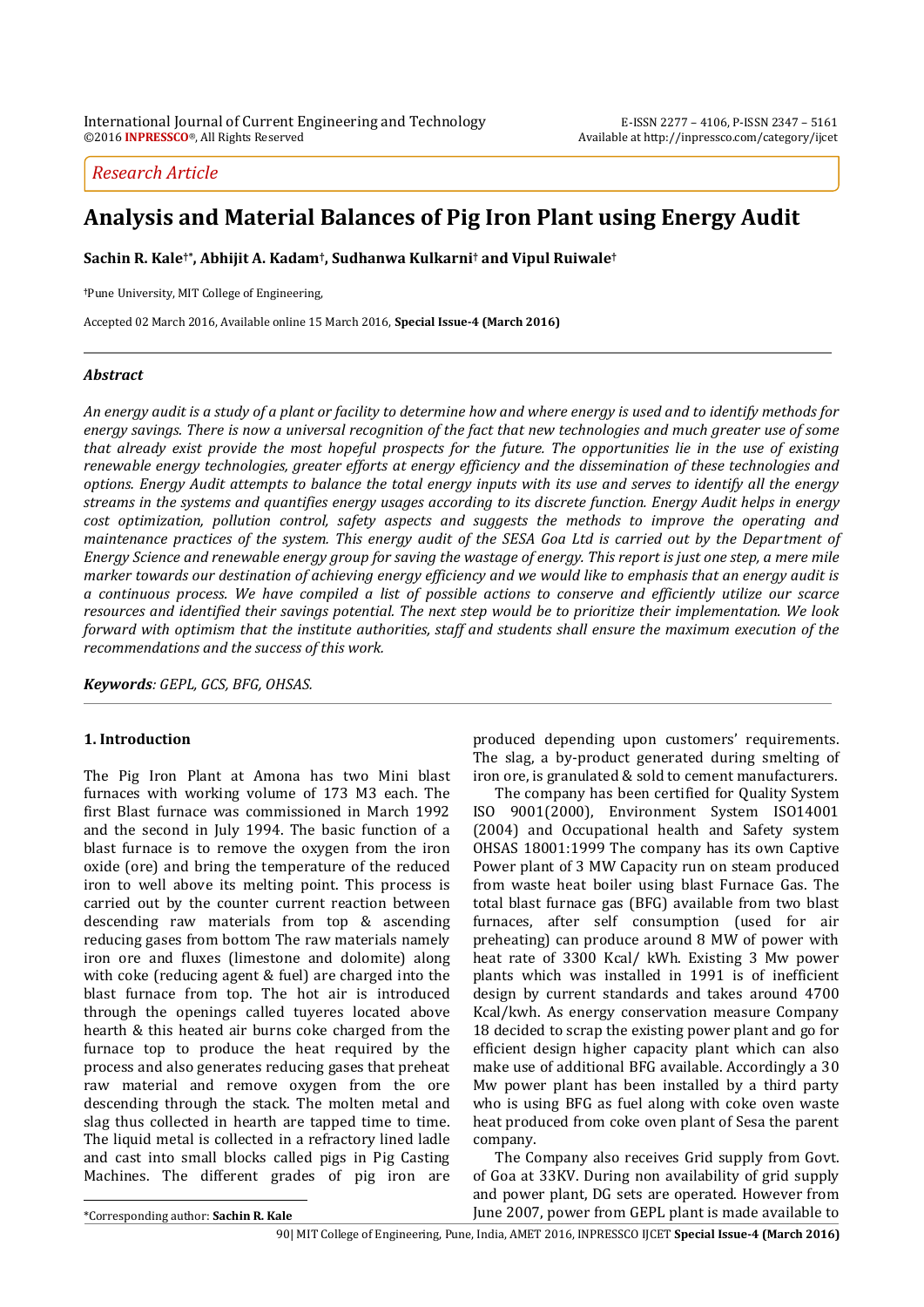Sesa as such grid and DG power is not required is used only during emergency. However due to the inability of GEPL to utilize full quantity of BFG available with us, due to technical constraints like under sizing of pipe line and fan, considerable quantity of BFG was being flared to atmosphere. To save on valuable resources, Company decided to run its 3 MW Power Plant and accordingly it was run till July-12.

# **2. Methodology**

To maintain a clear focus on the objective of improving overall energy utilization, the team typically performs an energy audit in ten sequential tasks. This approach is taken to insure adequate dialog between energy auditors & client at key junctures during the exercise so that only energy conservation measures (ECMs) that are feasible from an operation and maintenance perspective are evaluated in-depth and incorporated into the final recommendations

**Step 1 - Interview with Key Facility Personnel**: During the initial audit, a meeting was scheduled between the auditor and all key operating personnel to start the project. The meeting agenda focuses on: audit objectives and scope of work, facility rules and regulations, roles and responsibilities of project team members, and description of scheduled project activities. In addition to thee administrative issues, the discussion during this meeting seeks to establish: operating characteristics of the facility, energy system specifications, operating and maintenance procedures, preliminary areas of investigation, unusual operating constraints, anticipated future plant expansions and other concerns related to facility operations.

**Step 2 - Facility Tour**: After the initial meeting, a tour of the facility is arranged to observe the various operations first hand, focusing on the major energy consuming systems identified during the interview, including the architectural, lighting and power, mechanical, and process energy systems.

**Step 3 - Document Review**: During the initial visit and subsequent meetings, available facility documentation are reviewed with facility representatives. This documentation includes all available architectural and engineering plans, facility operation and maintenance procedures and logs, and utility bills for the previous years.

**Step 4 - Facility Inspection**: After a thorough review of the construction and operating documentation, the major energy consuming processes in the facility are further investigated. Where appropriate, field measurements are collected to substantiate operating parameters.

**Step 5 - Staff Interviews:** Subsequent to the facility inspection, the audit team meets again with the facility staff to review preliminary findings and the

recommendations being considered. Given that the objective of the audit is to identify projects that have high value to the customer, management input at this juncture helps establish the priorities that form the foundation of the energy audit.

**Step 6 - Utility Analysis**: The utility analysis is a detailed review of energy bills from the previous 12 to 36 months. If possible, energy data is obtained and reviewed prior to visiting the facility to insure that the site visit focuses on the most critical areas. Billing data reviewed includes energy usage, energy demand and utility rate structure. The utility data is normalized for changes in climate and facility operation and used as a baseline to compute projected energy savings for evaluated ECM's.

**Step 7 - Identify/Evaluate Feasible ECMs**: Typically, an energy audit will uncover both major facility modifications requiring detailed economic analysis and minor operation modifications offering simple and/or quick paybacks. A list of major ECMs is developed for each of the major energy consuming systems. Based upon a final review of all information and data gathered about the facility, and based on the reactions obtained from the facility personnel at the conclusion of the field survey review, a finalized list of ECMs is developed and reviewed with the facility manager

**Step 8 - Economic Analysis**: Data collected during the audit is processed and analyzed back in offices. We build models and simulations with software to reproduce field observations and develop a baseline against which to measure the energy savings potential of ECMs identified.

# **Step 9 - Prepare a Report Summarizing Audit**

**Findings**: The results of the findings and recommendations are summarized in a final report. The report includes a description of the facilities and their operation, a discussion of all major energy consuming systems, a description of all recommended ECMs with their specific energy impact, implementation costs, benefits and payback. The report incorporates a summary of all the activities and effort performed throughout the project with specific conclusions and recommendations.

**Step 10 - Review Recommendations with Facility Management**: A formal presentation of the final recommendations is presented to facility management to supply them with sufficient data on benefits and costs to make a decision on which ECMs to be implemented.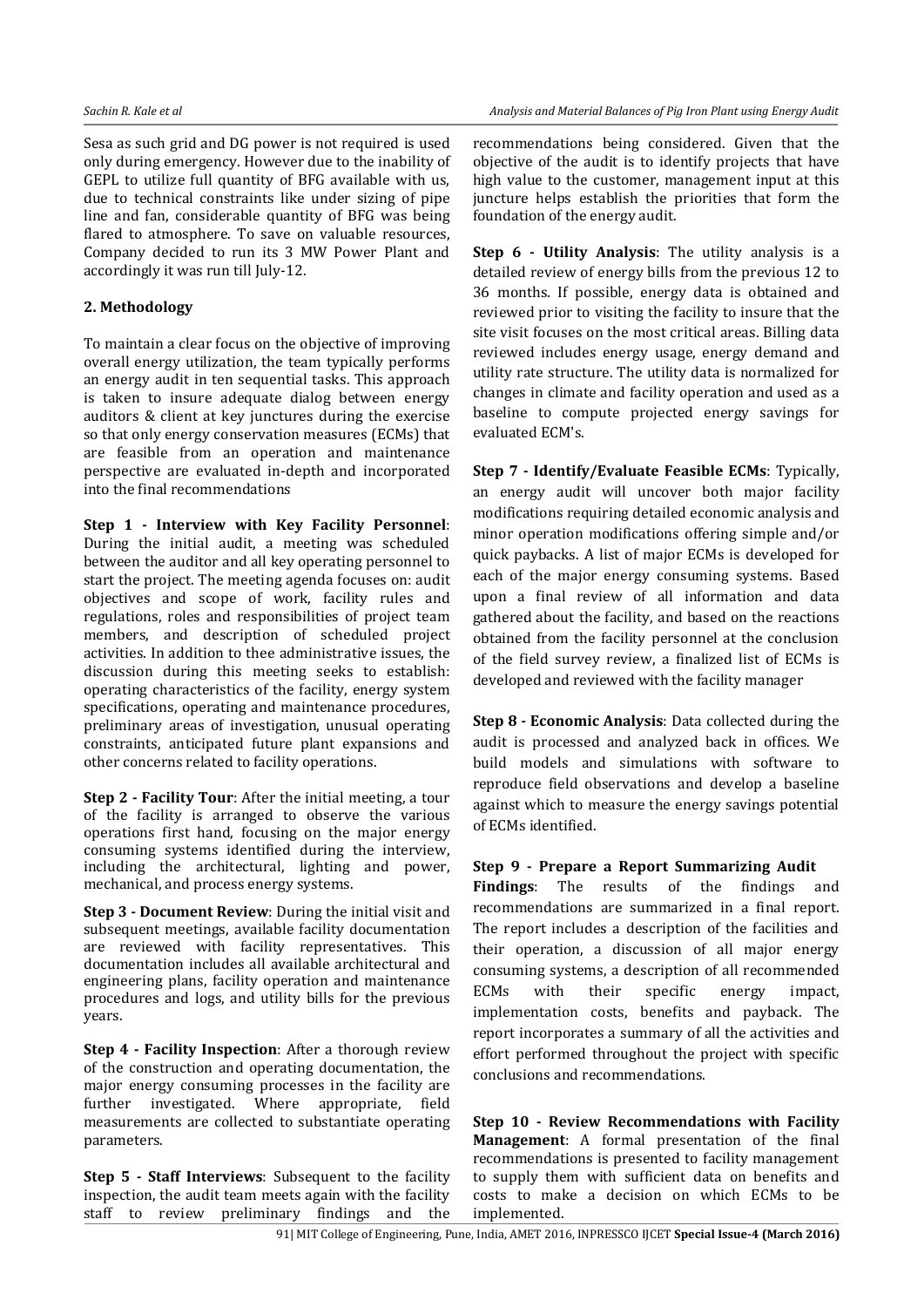### **3. Process of Manufacturing**

The raw materials for making pig iron are

- 3. Iron Ore (Ferrous Oxide)
- 4. Coke (carbon)
- 5. Lime stone
- 6. Dolomite
- 7. Hot Air

The iron ore is fed in to the Blast furnace along with coke. The blast furnace basically does the function of converting iron oxide in to liquid iron. Coke is used as a reducing agent as well as fuel. The output from the furnace is the pure iron in molten stage and slag , which is called hot metal.

*Pig iron- definition- Liquid iron from blast furnace solidified in moving metal moulds of a "Pig Casting Machine".*

Products (outlet stream)

- Pig iron
- Slags
- BF gas

Partial combustion of coke takes places in the furnace producing carbon monoxide reducing ferrous oxide of the ore to pig iron. In the process of making pig iron slag and gases (called BF gas) are generated. Molten iron & slag are withdrawn from the bottom of furnaces, while BF gas is let out from the top.

BF gas is mainly mixture of carbon dioxide &carbon monoxide. This gas has a heating value. The BF gas coming out of furnace contains particulate matter and hence this gas is cleaned. The part BF gas is supplied for power generation to another company [GEPL] and rest of the gas is burnt in stoves as a heat recovery system.

The stoves are recuperative – regenerative heat recovery system. The stove works as heat storage. There are three numbers of stoves. The BF gas is burnt in stove for certain time, heating the stove and storing he heat. In next cycle, burning of BF gas is stopped and fresh air (required for combustion of coke in BF) is circulated thus heating the air. The heated air is supplied for combustion of coke in BF.

Out of three numbers of stoves, two stoves are always under firing mode and the third stove is heating the air. The technical parameters of temperature, pressure and flow rates are mentioned in the report. Water is spread over the outer surface of the furnace to maintain stipulated temperature inside the furnace. This water is cooled in cooling tower. Thus two water pumps supply to furnace (cooling tower pump) and return water pump from furnace to cooling tower are in operation round the clock. For BF gas cleaning system, one pump for each furnace in operation round the clock. In addition slag granulation pump is operated as and when required.



**Figure 1:** Flow sheet of manufacturing process

### **4. Observations & Measurements**

As stated earlier, raw material for pig iron making are iron ore , coke & air. The material & energy balance of the blast furnace & stove was studied with a view to explore the possibility raw material saving. Electrical consumption of major energy cost centers is covered in the later part of the report.The detailed material & energy balance of the blast furnace & stove is written below.

Material balance across blast furnace

**Table No: 1** – Input Material

| Material | Quantity                       |  |  |
|----------|--------------------------------|--|--|
| Iron ore | 23,750 kg/h                    |  |  |
| Coke     | $9,500 \text{ kg/h}$           |  |  |
| Air      | 25,530 N cum/h = $32,927$ kg/h |  |  |
| Total    | 66,177 kg/h                    |  |  |

**Table No: 2** – Output Material

| Material    | Quantity                                                     |
|-------------|--------------------------------------------------------------|
| Iron melted | $15,000 \text{ kg/h}$                                        |
| Slag        | $4,000 \text{ kg/h}$                                         |
| BF gas      | 36,000 N cum/h = $48,960 \text{ kg/h}$<br>(Den: 1.36 kg/cum) |
| Total       | $67,960$ kg /h                                               |

#### **Chemical reactions involved in making of pig iron**

Basis: 3 mole of  $Fe<sub>2</sub>O<sub>3</sub>$ 

 $3 Fe<sub>2</sub>O<sub>3</sub> + CO = 2 Fe<sub>3</sub>O<sub>4</sub> + CO<sub>2</sub>$ 

92| MIT College of Engineering, Pune, India, AMET 2016, INPRESSCO IJCET **Special Issue-4 (March 2016)**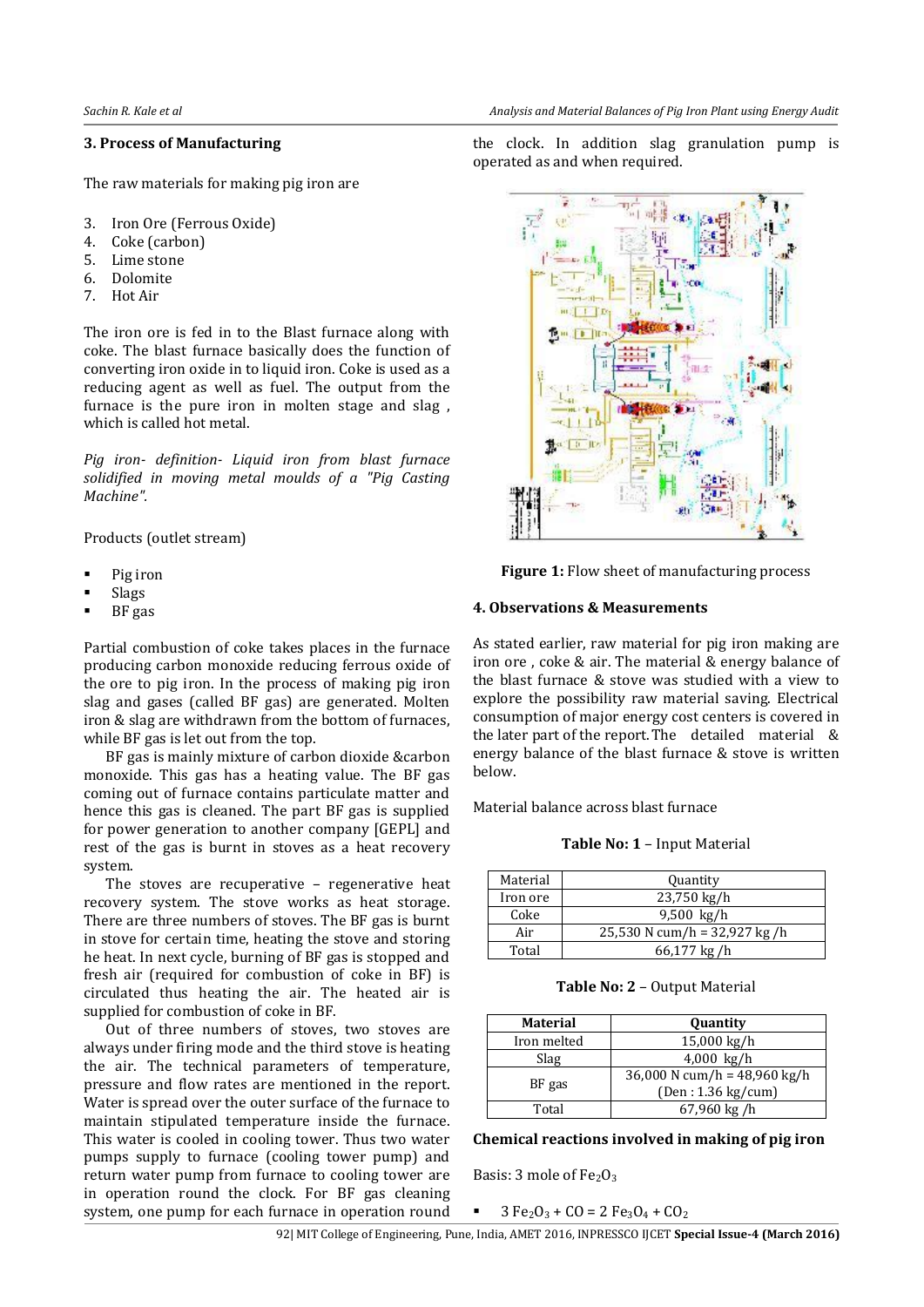- $2Fe<sub>3</sub>O<sub>4</sub> + CO = 6 FeO + CO<sub>2</sub>$
- $6 \text{ FeO} + 6 \text{ CO} = 6 \text{ Fe} + 6 \text{ CO}_2$

Thus 3 moles of  $Fe<sub>2</sub>O<sub>3</sub>$  generates 6 moles of  $CO<sub>2</sub>$ . 479.1 kg of  $Fe<sub>2</sub>O<sub>3</sub>$  generates 352 kg of  $CO<sup>2</sup>$ 

# **Material Balance:**

- Iron ore quantity : 23,750 kg/h
- Fe2O3 content in iron ore : 19,287.3 kg/h (82%)
- 479.1 kg of Fe2O3 generates 352 kg of CO2.

Hence 19,287.3 kg Fe<sub>2</sub>O<sub>3</sub> generates 14,170 kg/h of  $CO<sub>2</sub>$ 

BF gas contains 29.72  $\%$  CO<sub>2</sub> by weight,

- Weight of BF gas  $: 48,960 \text{ kg/h}$
- Weight of CO2 in BF gas  $: 14,552.73$  kg/h

[Close to worked out stoichiometrically]

The above analysis indicated that  $CO<sub>2</sub>$  coming in BF gas is generated by reduction of ferrous oxide only. The  $CO<sub>2</sub>$  is not generated by combustion of carbon. Hence the potential for reducing or optimizing the air for blast furnace are nil.





#### **5. Electricity Consumptions**

In Material balance of blast furnace

*Sachin R. Kale et al Analysis and Material Balances of Pig Iron Plant using Energy Audit*

| <b>Major energy cost Centre</b>  | <b>KW</b> | % load |
|----------------------------------|-----------|--------|
| Blowers of Blast Furnace (1 & 2) | 3000      | 67     |
| CT Water Pump BF1 & BF2          | 300       | 6.7    |
| Return Water Pump BF1 & BF2      | 150       | 3.3    |
| Gas Cleaning Pumps BF1 & BF2     | 150       | 3.3    |
| Air Compressor                   | 150       | 3.3    |
| Bag House BF 1                   | 150       | 3.3    |
| Bag House BF 1                   | 200       | 4.5    |
| air blowers at stove             | 78        | 1.7    |
| Lighting (reported)              | 300       | 6.7    |
| Total                            | 4478      | 100    |

The above electrical consumption was measured and it indicates that above electrical loads, which operates round the clock (barring lighting) contributes more than 95 % of electrical load.



**Figure 3:** Electricity Consumptions

#### **6. Results and Discussions**

Sesa Goa constantly endeavors to optimize the consumption of materials in all its operations and processes. The major materials used in the process of mining operations are:

- Lubricants used for HEMM operation.
- Steel for structural fabrication.
- Paint
- Explosive for breaking hard strata.

Steel and paint are used in the ship-building unit and the support services of the mining division. At Sesa Industries, the major raw materials used are iron ore, met coke and fluxes. Iron ore is supplied partly from the mining division; the balance is purchased from the open market. Coke is supplied by the met coke division of the Company. Fluxes are purchased from outside. The Company makes continuous efforts to bring down specific coke consumption. During the reporting period, raw material, fluxes and coke consumption decreased due to installation and effective use of hot blast stoves, due to reduction in the quantity of pig iron production. The graphs below show consumption patterns of raw materials at the pig iron plant during the last three years. The major raw material in cokemaking is low ash coal, which is imported. Our Company does not have any process which can reuse

93| MIT College of Engineering, Pune, India, AMET 2016, INPRESSCO IJCET **Special Issue-4 (March 2016)**